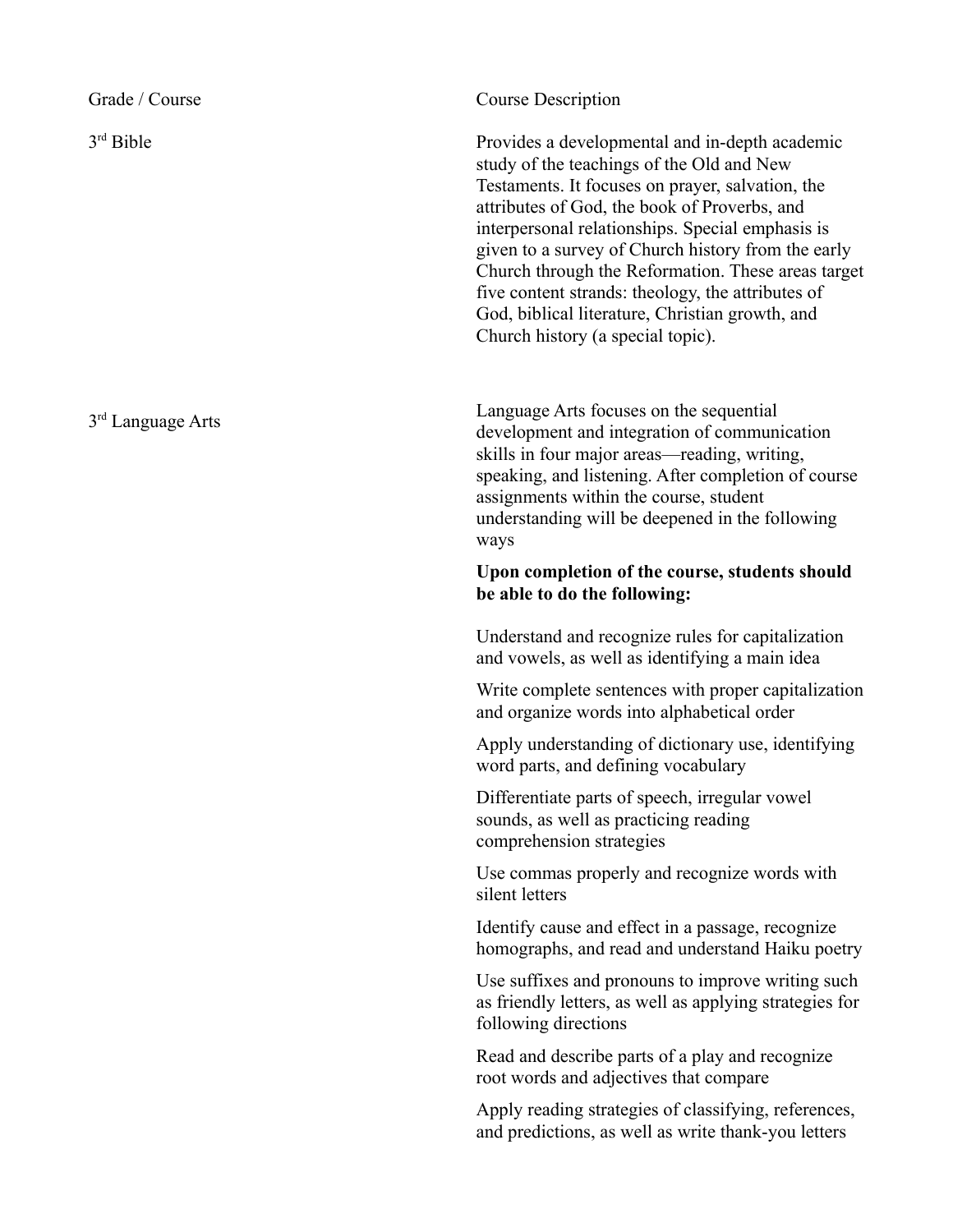3rd Math

Math is a full-year elementary math course focusing on number skills and numerical literacy. In it, students will gain solid experience with number theory and operations, learning how to apply these in measurement situations. This course also integrates geometric concepts and skills throughout the units, as well as introducing students to statistical concepts.

## **Upon completion of the course, students should be able to do the following:**

Calculate problems using addition and subtractio n

Identify number patterns and build on addition and subtraction skills

Use units of measurement and build on addition and subtraction skills

Demonstrate understanding of place value to thousands place

Review place value, measurement, and operation

Use the operations of multiplication, addition, and subtraction

Determine probability, and review operations and measurement

Calculate fractions and decimals, and review operations and place value

Review number patterns, operations, fractions, and shapes

Use addition, subtraction, and multiplication in various ways and review multiple topics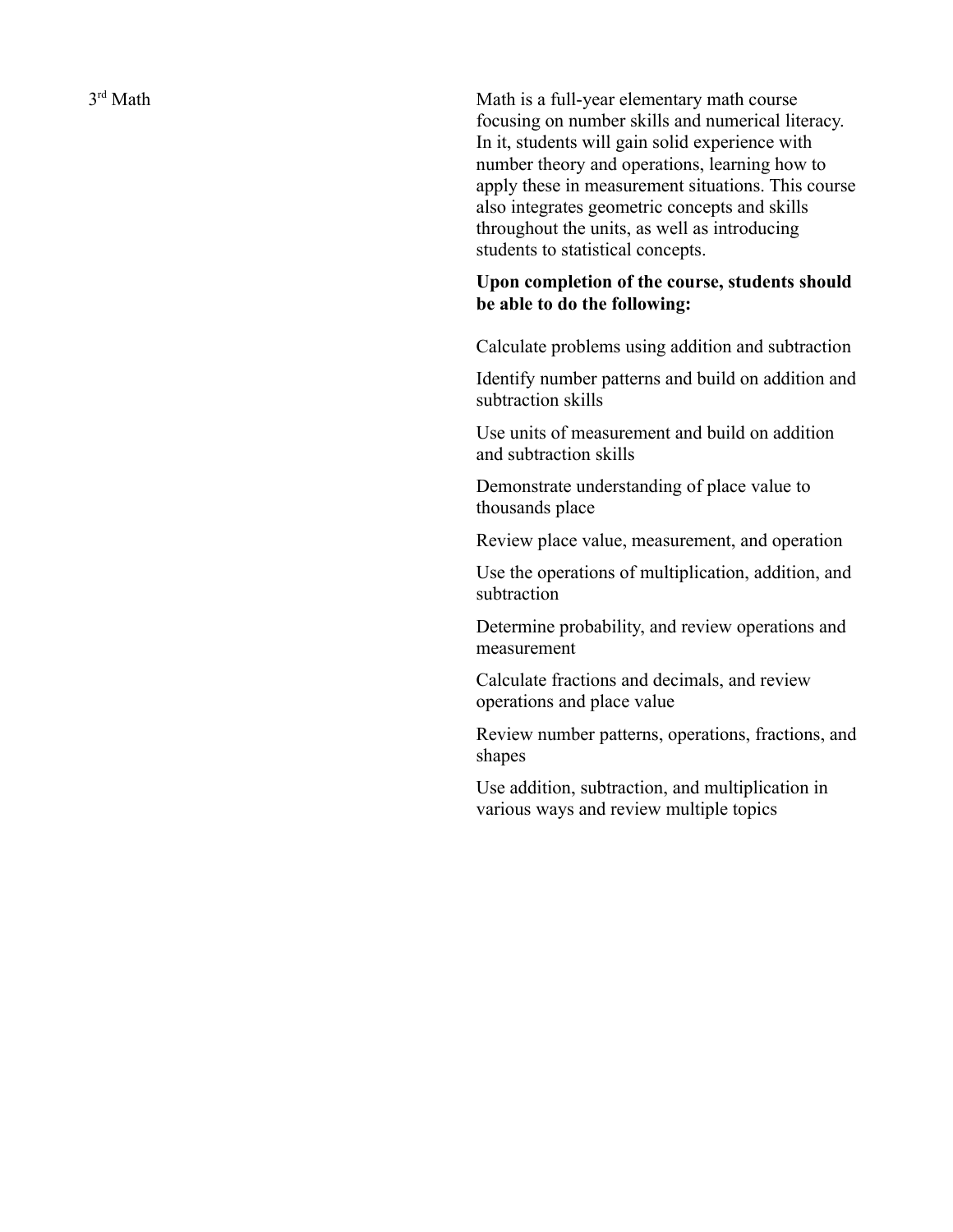3rd Science

Science is a basic elementary course intended to expose students to the designs and patterns in God's physical universe. This course provides a broad survey of the major areas of science. Some of the areas covered in Science 300 include the human body, plants, animals, health and nutrition, matter, sound waves, earth science, and heat energy.

The course seeks to develop the student's ability to understand and participate in scientific inquiry. The units contain experiments and projects designed to build on children's natural curiosity. The student will explore, observe, and manipulate everyday objects and materials in their environment. Collectively, this should help students develop a subject-matter knowledge base.

## **Upon completion of the course, students should be able to do the following:**

Demonstrate a basic understanding of the systems in a human body

Discuss the process a plant goes through in order to grow.

Explain the difference between types of animals. Determine which eating and care habits are the most healthy for students.

Distinguish between the three phases of matter and describe their properties.

Explain how sound travels.

Describe why time and seasons change.

Discuss how rocks are formed and how they change.

Explain how heat is produced.